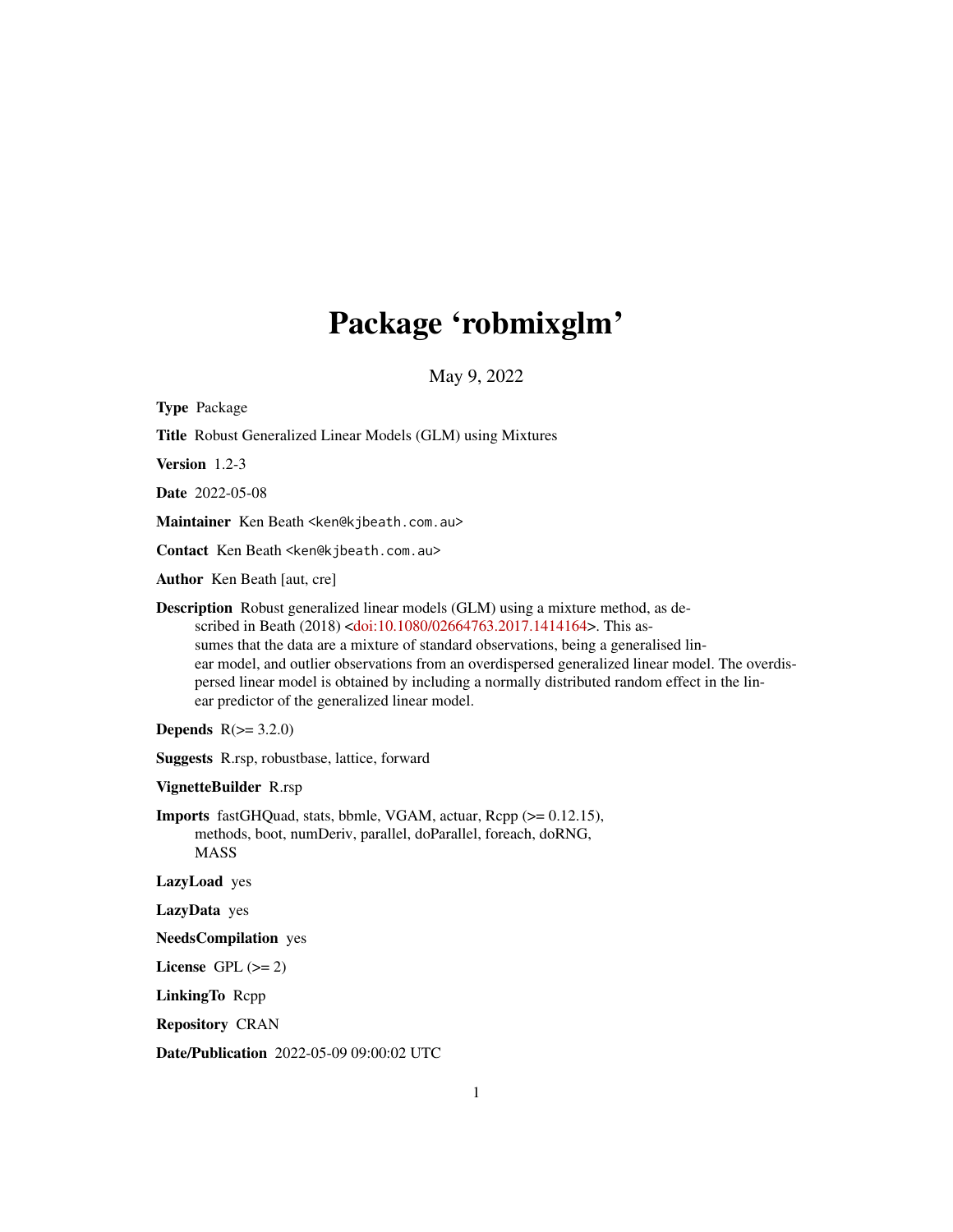# <span id="page-1-0"></span>R topics documented:

|       | AIC. | $\overline{4}$ |
|-------|------|----------------|
|       | BIC. | 5              |
|       |      | 6              |
|       |      | 6              |
|       |      | 7              |
|       |      |                |
|       |      |                |
|       |      |                |
|       |      |                |
|       |      |                |
|       |      |                |
|       |      |                |
|       |      |                |
|       |      |                |
|       |      |                |
|       |      |                |
| Index |      | 19             |

robmixglm-package *Fits random effects meta-analysis models including robust models*

#### Description

Robust generalized linear models (GLM) using a mixture method, as described in Beath (2018) <doi:10.1080/02664763.2017.1414164>.

# The robmixglm function

This is the main function that allows fitting the models. The robmixglm objects may be tested for outliers using outlierTest. The results of test.outliers may also be plotted.

# Author(s)

Ken Beath <ken.beath@mq.edu.au>

# References

Beath, K. J. A mixture-based approach to robust analysis of generalised linear models, Journal of Applied Statistics, 45(12), 2256-2268 (2018) DOI: 10.1080/02664763.2017.1414164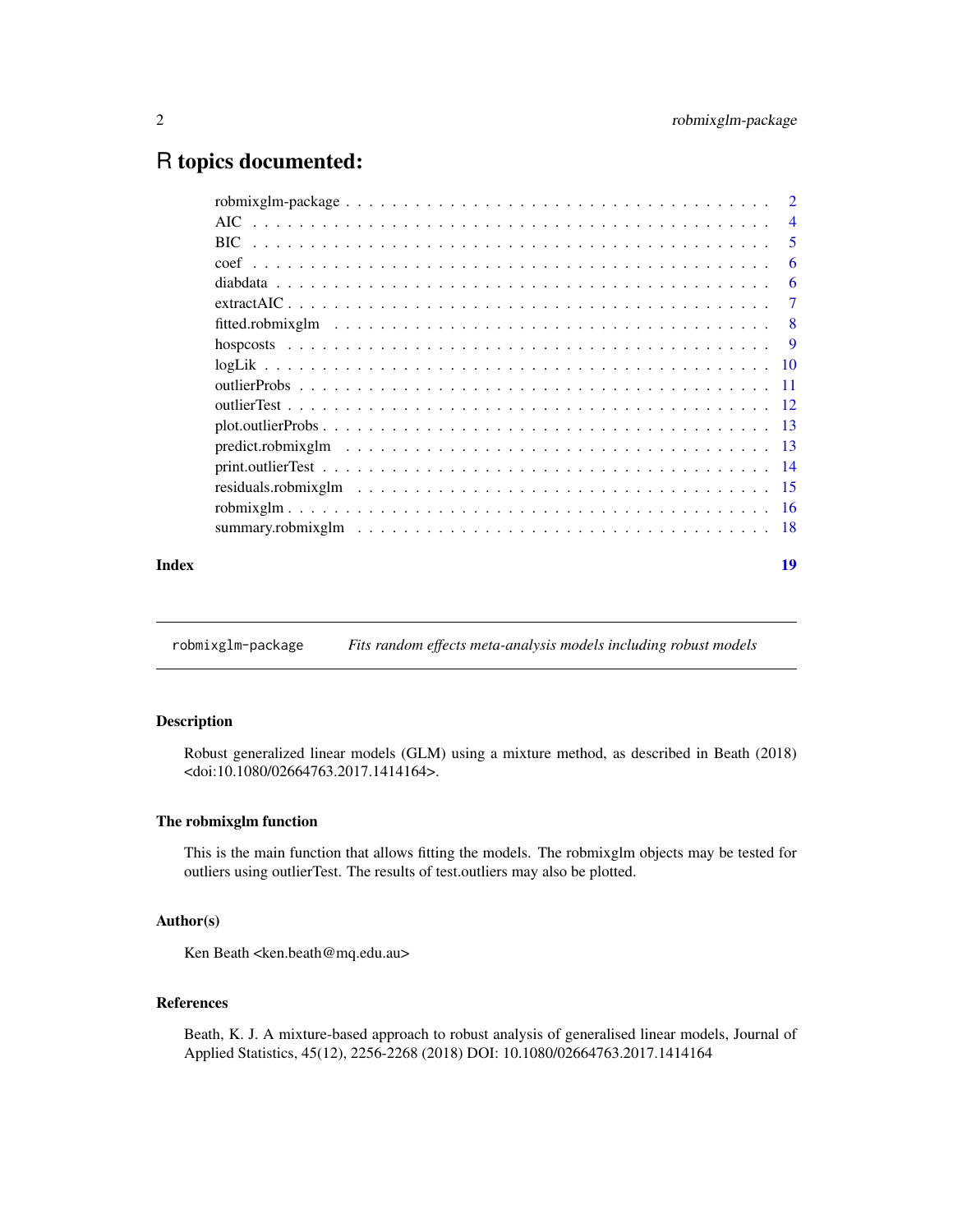# robmixglm-package 3

```
# for the following cores is set to 1 to satisfy the CRAN testing requirements
# removing will reduce the time taken depending on number of cores available
# animal brain vs body weight
library(MASS)
data(Animals)
Animals$logbrain <- log(Animals$brain)
Animals$logbody <- log(Animals$body)
lm1 <- lm(logbrain~logbody, data = Animals)
lm2 <- robmixglm(logbrain~logbody, data = Animals, cores = 1)
plot(Animals$logbody, Animals$logbrain)
abline(lm1, col = "red")abline(lm2, col = "green")plot(outlierProbs(lm2))
outlierTest(lm2, cores = 1)
# Forbes data on relationship between atmospheric pressure and boiling point of water
library(MASS)
data(forbes)
forbes.robustmix <- robmixglm(100*log10(pres)~bp, data = MASS::forbes, cores = 1)
summary(forbes.robustmix)
plot(outlierProbs(forbes.robustmix))
outlierTest(forbes.robustmix, cores = 1)
# diabetes
diabdata.robustmix <- robmixglm(glyhb~age+gender+bmi+waisthip+frame,
    data = diabdata, cores = 1)summary(diabdata.robustmix)
# this will take about 5-10 minutes
diabdata.step <- step(diabdata.robustmix, glyhb~age+gender+bmi+waisthip+frame)
summary(diabdata.step)
plot(outlierProbs(diabdata.step))
outlierTest(diabdata.step, cores = 1)
# Hawkins' data
library(forward)
data(hawkins)
hawkins.robustmix <- robmixglm(y~x1+x2+x3+x4+x5+x6+x7+x8,
   cores = 1, data=hawkins)
summary(hawkins.robustmix)
plot(outlierProbs(hawkins.robustmix))
outlierTest(hawkins.robustmix, cores = 1)
# carrot damage
library(robustbase)
data(carrots)
carrots.robustmix <- robmixglm(cbind(success, total-success)~logdose+factor(block),
     family = "binomial", data = carrots, cores = 1)
summary(carrots.robustmix)
plot(outlierProbs(carrots.robustmix))
outlierTest(carrots.robustmix, cores = 1)
```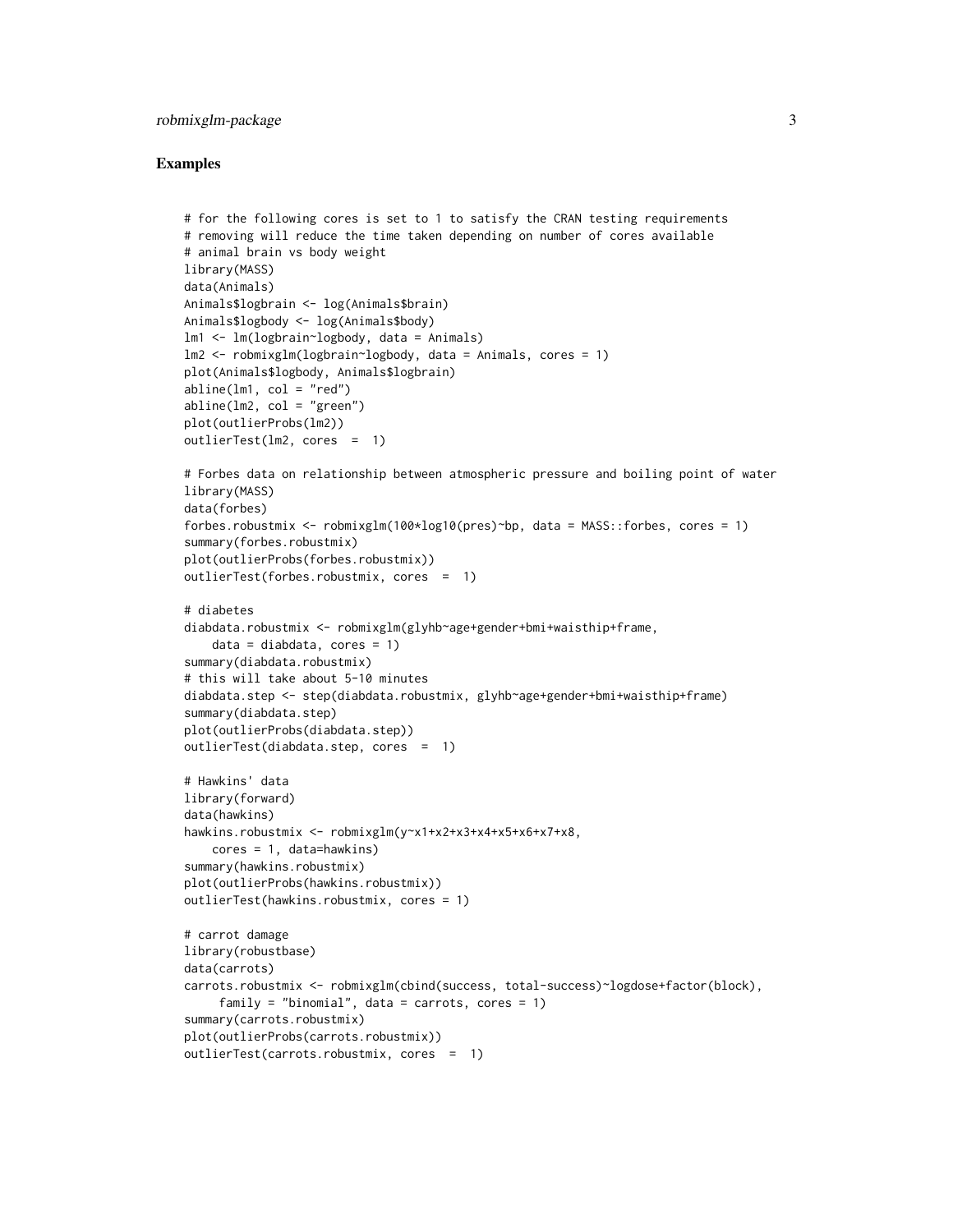```
# train derailment
library(forward)
data(derailme)
derailme$cYear <- derailme$Year-mean(derailme$Year)
derailme$TrainKm100 <- derailme$TrainKm*100.0
derailme.robustmix <- robmixglm(y~cYear+factor(Type), offset = log(TrainKm100),
    family = "truncpoisson", quadpoints = 51, data = derailme, cores = 1)
summary(derailme.robustmix)
plot(outlierProbs(derailme.robustmix))
outlierTest(derailme.robustmix, cores = 1)
# hospital costs
hospcosts.robustmix <- robmixglm(costs~adm+age+dest+ins+loglos+sex, family = "gamma",
    data = hospcosts, cores = 1)summary(hospcosts.robustmix)
plot(outlierProbs(hospcosts.robustmix))
outlierTest(hospcosts.robustmix, cores = 1)
```
# AIC *AIC for robmixglm object*

#### Description

Returns AIC for a robmixglm object.

#### Usage

```
## S3 method for class 'robmixglm'
AIC(object, \dots, k = 2)
```
# Arguments

| object                  | robmixglm object                             |
|-------------------------|----------------------------------------------|
| $\cdot$ $\cdot$ $\cdot$ | additional argument; currently none is used. |
| k                       | penalty per parameter                        |

# Value

AIC

#### Author(s)

Ken Beath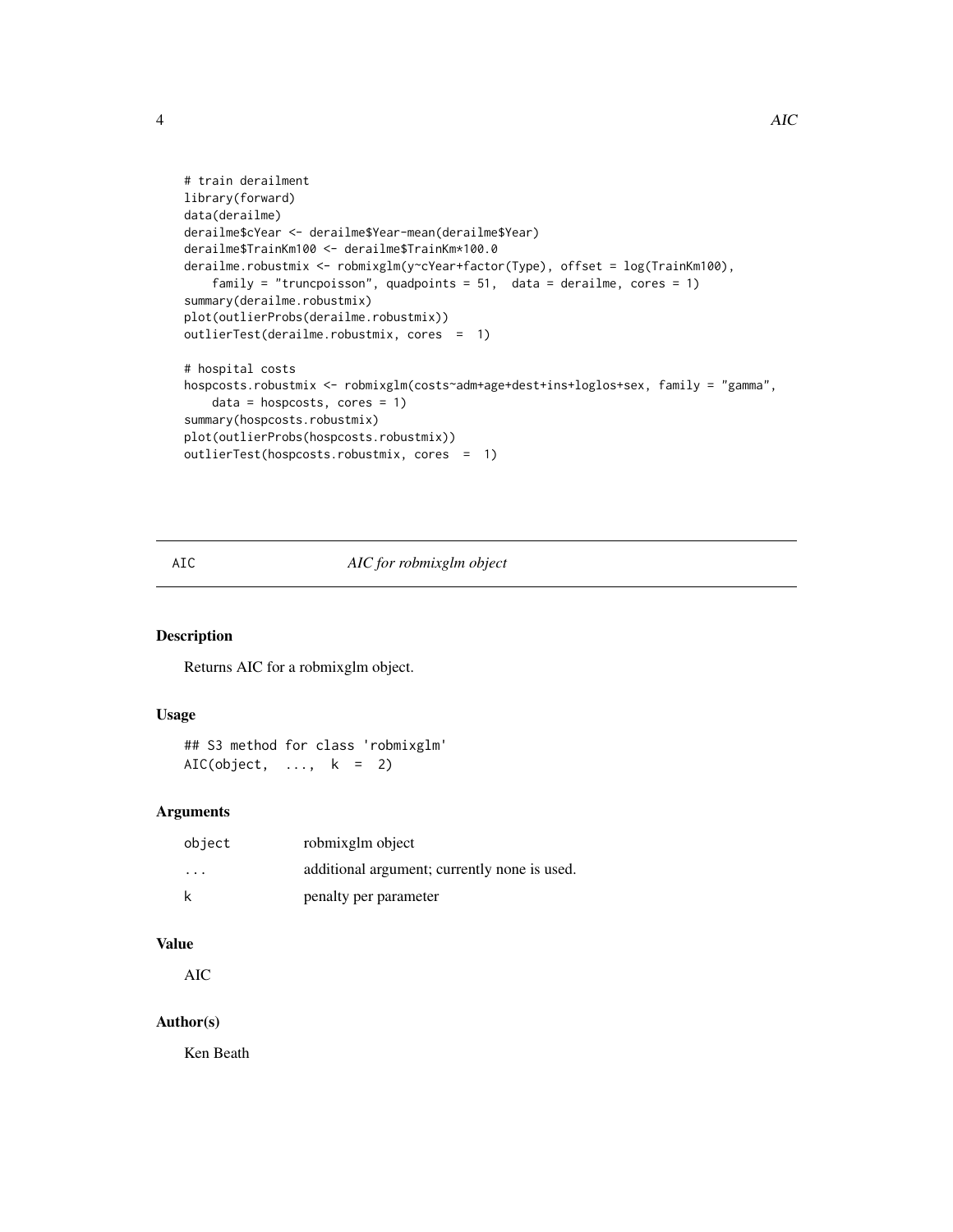### <span id="page-4-0"></span>BIC 5

# Examples

```
library(MASS)
data(forbes)
forbes.robustmix <- robmixglm(bp~pres, data = forbes, cores = 1)
AIC(forbes.robustmix)
```
# BIC *BIC for robmixglm object*

# Description

Returns BIC for a robmixglm object.

# Usage

```
## S3 method for class 'robmixglm'
BIC(object, ...)
```
# Arguments

| object   | robmixglm object                             |
|----------|----------------------------------------------|
| $\cdots$ | additional argument; currently none is used. |

# Value

BIC

# Author(s)

Ken Beath

```
library(MASS)
data(forbes)
forbes.robustmix <- robmixglm(bp~pres, data = forbes, cores = 1)
BIC(forbes.robustmix)
```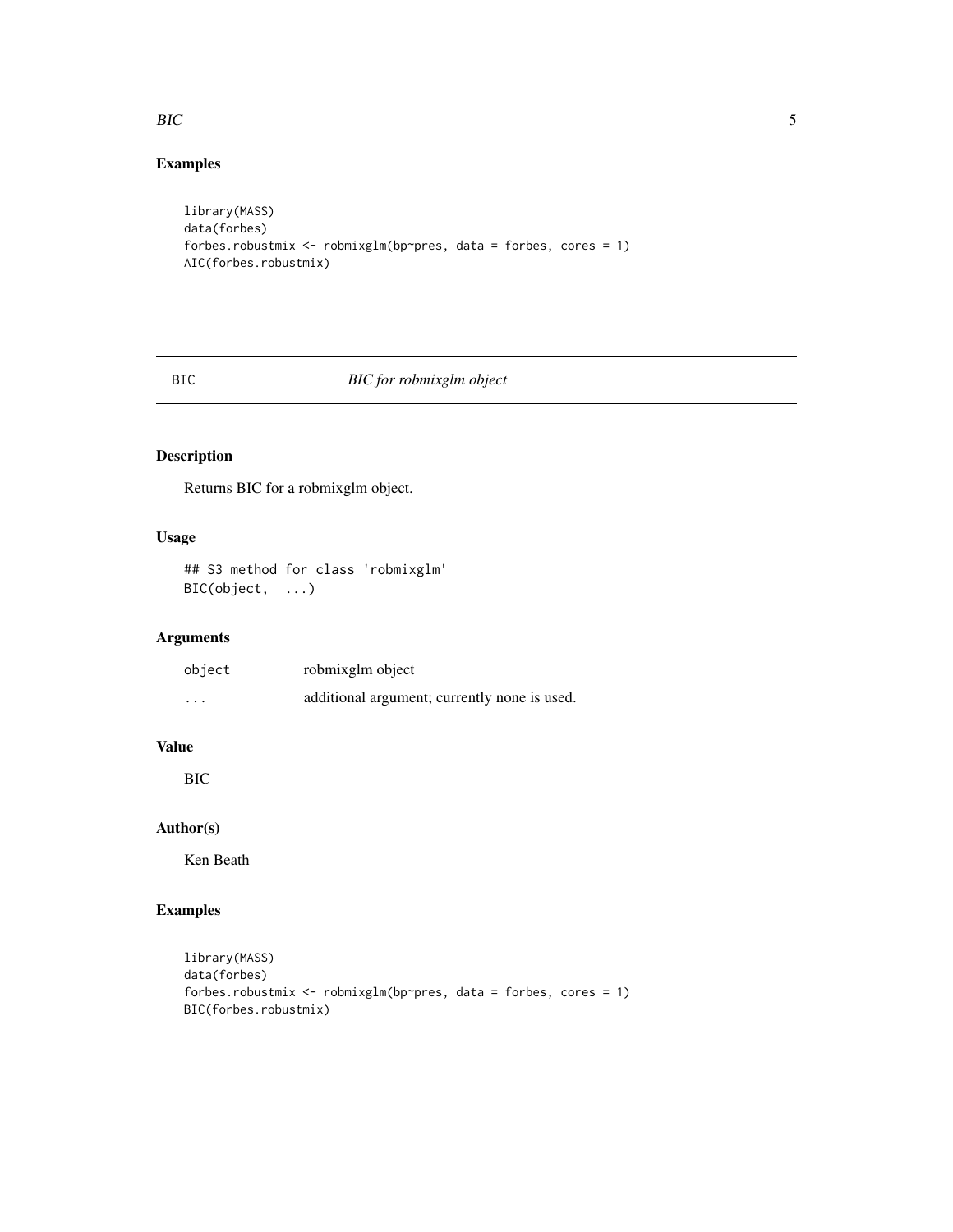<span id="page-5-0"></span>

Returns coefficients for a robmixglm object. Only the coefficients for the linear part of the model are returned. Additional coefficients may be obtained using summary().

#### Usage

```
## S3 method for class 'robmixglm'
coef(object, ...)
```
# Arguments

| object  | robmixglm object                             |
|---------|----------------------------------------------|
| $\cdot$ | additional argument; currently none is used. |

#### Value

coef

#### Author(s)

Ken Beath

# Examples

```
library(MASS)
data(forbes)
forbes.robustmix <- robmixglm(bp~pres, data = forbes, cores = 1)
coef(forbes.robustmix)
```
diabdata *Diabetes data*

# Description

Data from Heritier et al (2009), originally from Harrell (2001, p379). This data was from a study of the prevalence of cardiovascular risk factors such as obesity and diabetes for African Americans. (Willems et al, 19997) Data was available for 403 subjects screened for diabetes, reduced to 372 after removal of cases with missing data.

#### Usage

diabdata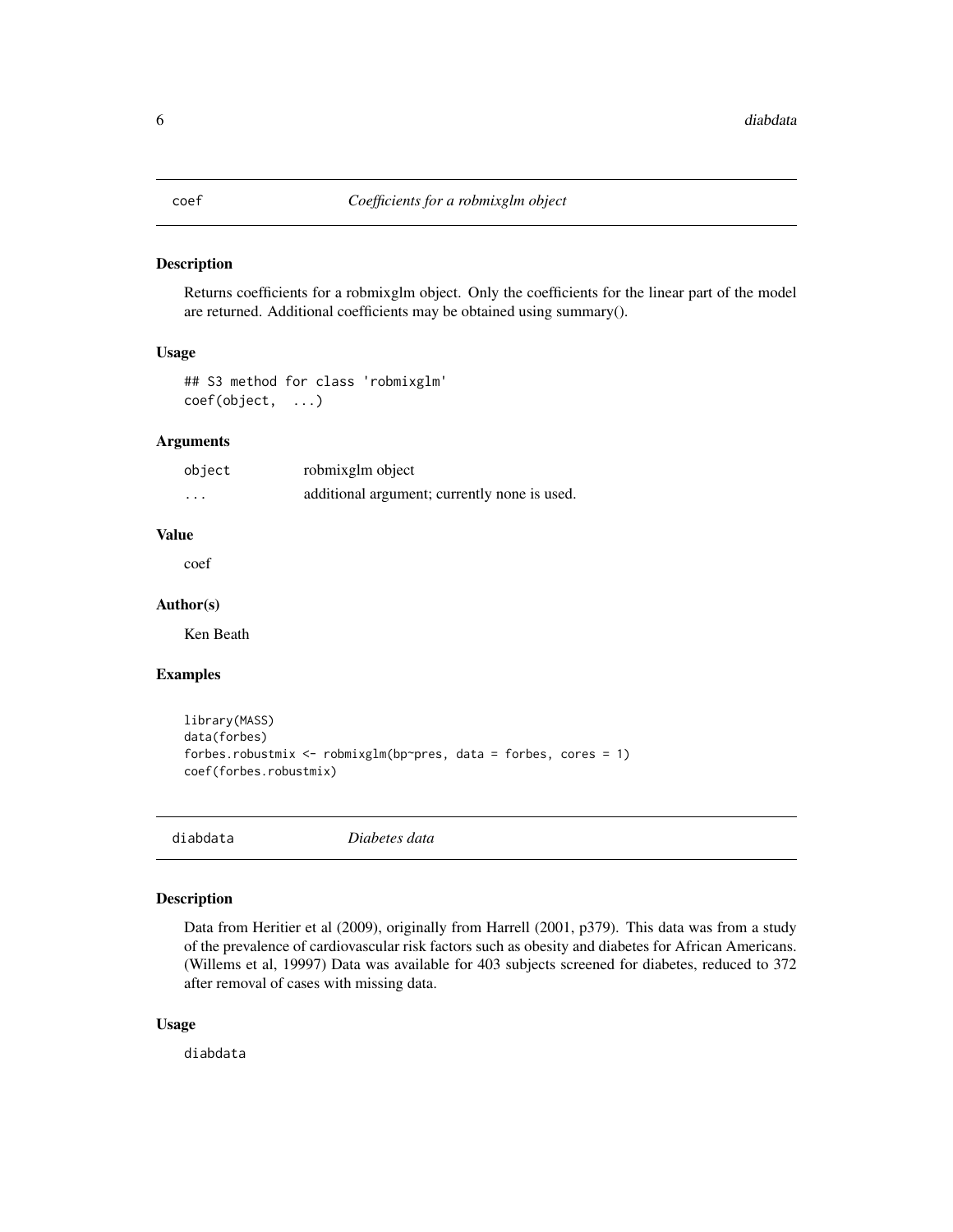#### <span id="page-6-0"></span>extractAIC 22 and 22 and 22 and 23 and 23 and 23 and 23 and 23 and 23 and 23 and 23 and 23 and 23 and 23 and 23 and 23 and 23 and 23 and 23 and 23 and 23 and 23 and 23 and 23 and 23 and 23 and 23 and 23 and 23 and 23 and 2

#### Format

A data frame with 372 observations on the following 8 variables.

glyhb Glycosated haemoglobin (values above 7.0 are usually taken as a positive diagnosis of diabetes)

age age in years

gender male or female

bmi body mass index in kg/m^2

waisthip ratio of waist to hip measurement

frame body frame, small, medium or large

stab.glu glucose

location location, Buckingham or Louisa

#### Source

Heritier et al (2009)

# References

Harrell, F.E. (2001). Regression Modeling Strategies: With Applications to Linear Models, Logistic Regression and Survival Analysis. Springer.

Heritier, S., Cantoni, E., Copt, S. and Victoria-Feser, M-P (2009). Robust Methods in Biostatistics. Wiley.

Willems, J.P., Saunders, J.T., Hunt, D.E. and Schorling, J.B. (1997) Prevalence of coronary heart disease risk factors among rural blacks: A community-based study. Southern Medical Journal, 90:814-820.

#### Examples

```
diabdata.robustmix <- robmixglm(glyhb~age+gender+bmi+waisthip+frame+location,
        data = diabdata, cores = 1)summary(diabdata.robustmix)
```
diabdata.step <- step(diabdata.robustmix, glyhb~age+gender+bmi+waisthip+frame+location, cores = 1) summary(diabdata.step)

<span id="page-6-1"></span>extractAIC *Extract AIC from a Fitted Model*

#### Description

Computes the (generalized) AIC for a fitted robmixglm model. Used in step, otherwise use AIC.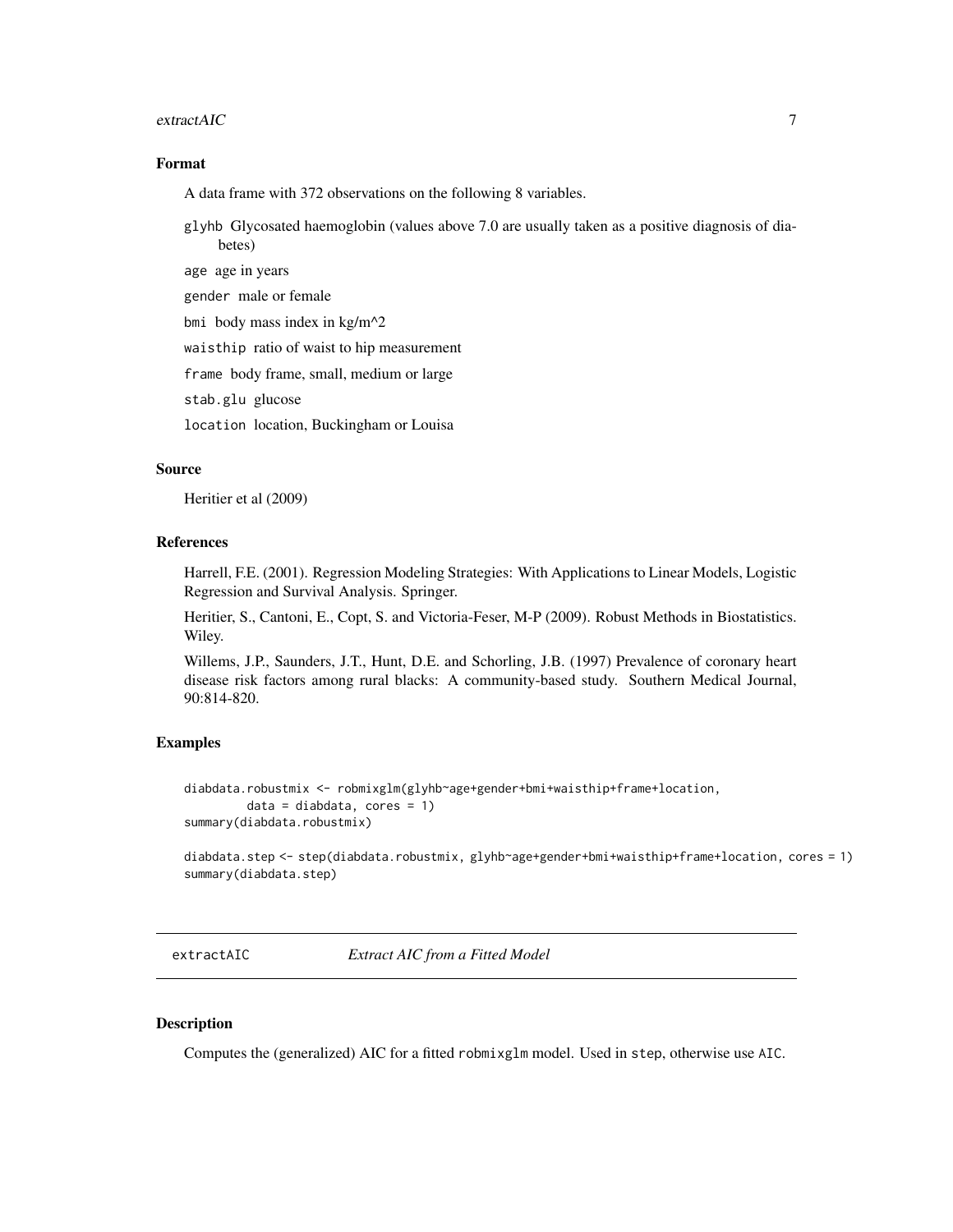#### <span id="page-7-0"></span>Usage

```
## S3 method for class 'robmixglm'
extractAIC(fit, scale, k = 2, ...)
```
# Arguments

| fit      | fitted robmixglm model.                                                                                                 |
|----------|-------------------------------------------------------------------------------------------------------------------------|
| scale    | ignored.                                                                                                                |
| k        | numeric specifying the 'weight' of the <i>equivalent degrees of freedom</i> ( $\equiv$ edf)<br>part in the AIC formula. |
| $\cdots$ | further arguments (currently unused).                                                                                   |

# Author(s)

Ken Beath

# See Also

[extractAIC](#page-6-1), [step](#page-0-0)

# Examples

```
library(MASS)
data(forbes)
forbes.robustmix <- robmixglm(bp~pres, data = MASS::forbes, cores = 1)
extractAIC(forbes.robustmix)
```
fitted.robmixglm *Fitted values.*

#### Description

Calculates the fitted values.

#### Usage

```
## S3 method for class 'robmixglm'
fitted(object, ...)
```
# Arguments

| object | A robmixglm object with a mixture (robust) random effects distribution. |
|--------|-------------------------------------------------------------------------|
| .      | Other parameters. (not used)                                            |

# Value

A vector of the fitted values.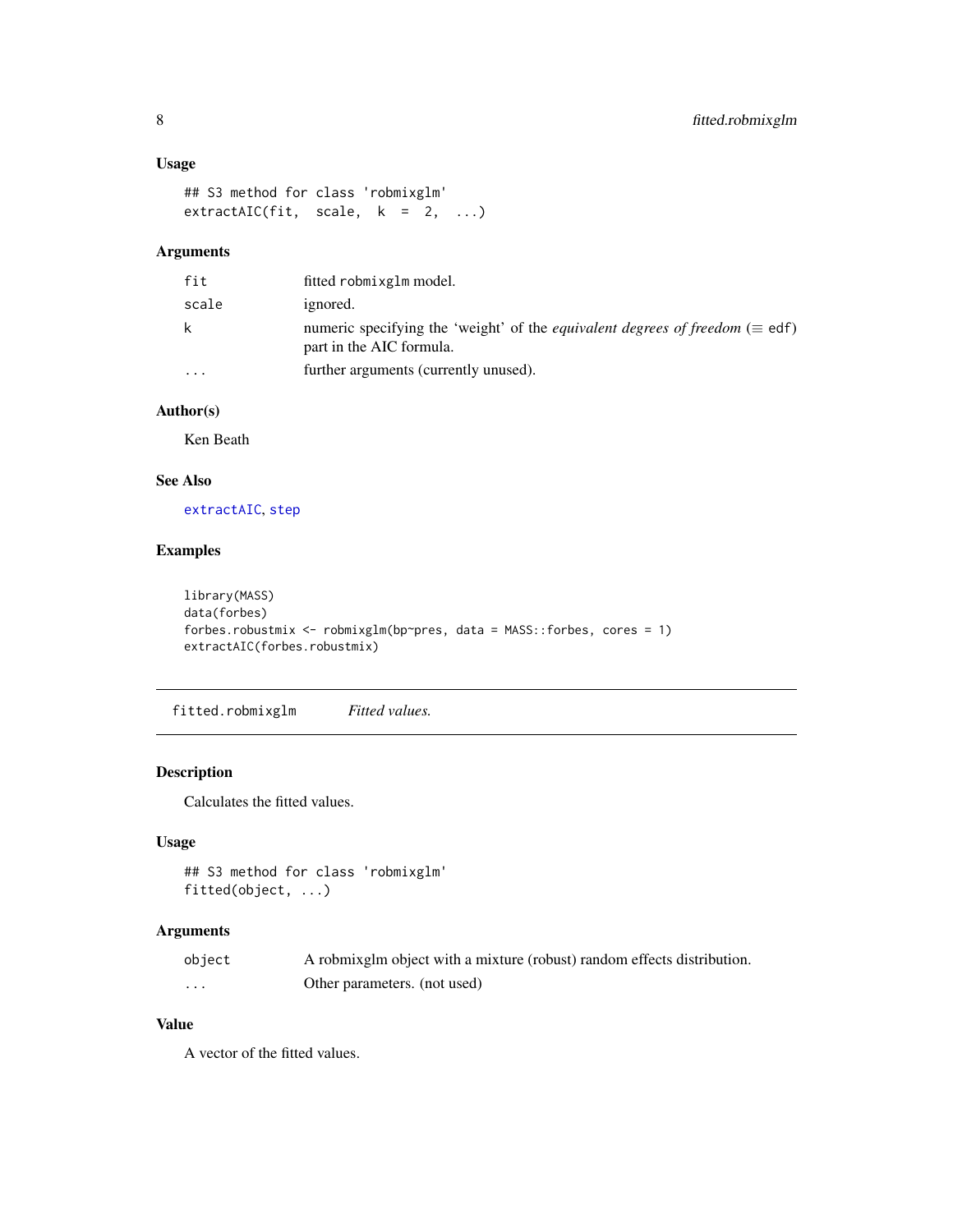#### <span id="page-8-0"></span>hospcosts and the contract of the contract of the contract of the contract of the contract of the contract of the contract of the contract of the contract of the contract of the contract of the contract of the contract of

#### Author(s)

Ken Beath <ken.beath@mq.edu.au>

#### Examples

```
library(MASS)
data(forbes)
forbes.robustmix <- robmixglm(bp~pres, data = forbes, cores = 1)
BIC(forbes.robustmix)
plot(fitted(forbes.robustmix), residuals(forbes.robustmix))
```
hospcosts *Hospital Costs data*

# Description

Data for the analysis in Beath (2018), previously analysed in Marazzi and Yohai (2004), Cantoni and Ronchetti (2006) and Heritier et al (2009). The data is for 100 patients hospitalised at the Centre Hospitalier Universitaire Vaudois in Lausanne, Switzerland for "medical back problems" (APDRG 243).

#### Usage

hospcosts

#### Format

A data frame with 100 observations on the following 9 variables.

id patient id costs cost of stay in Swiss francs los length of stay in days adm admission type,  $0 =$  planned,  $1 =$  emergency ins insurance type,  $0 =$  regular,  $1 =$  private age age in years sex sex,  $0 =$  female,  $1 =$  male dest discharge destination,  $0 =$  another health institution,  $1 =$  home loglos log of length of stay

# Source

Heritier et al (2009)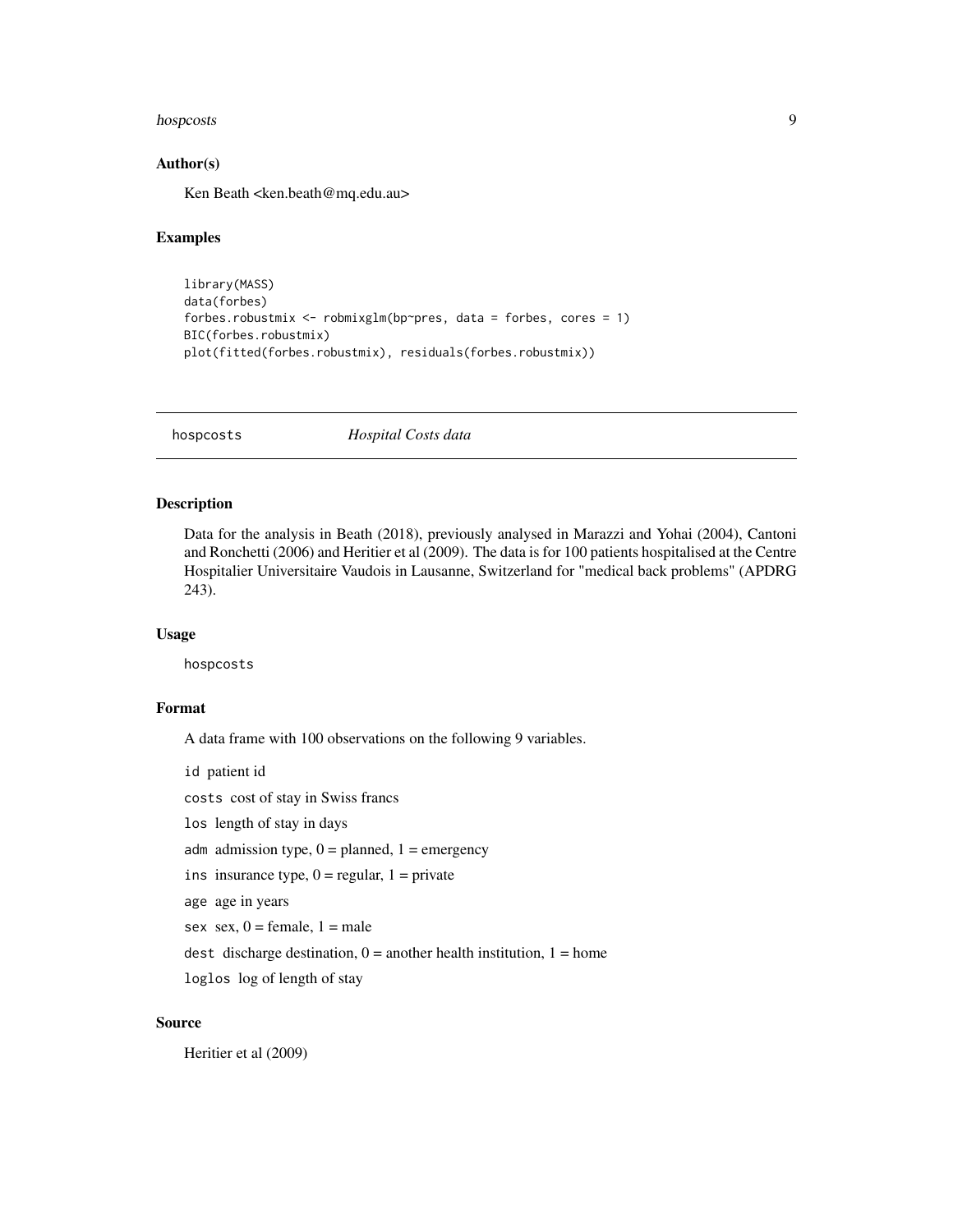#### <span id="page-9-0"></span>References

Cantoni, E., & Ronchetti, E. (2006). A robust approach for skewed and heavy-tailed outcomes in the analysis of health care expenditures. Journal of Health Economics, 25(2), 198213. http://doi.org/10.1016/j.jhealeco.2005.04.01

Heritier, S., Cantoni, E., Copt, S. and Victoria-Feser, M-P (2009). Robust Methods in Biostatistics. Wiley.

Marazzi, A., & Yohai, V. J. (2004). Adaptively truncated maximum likelihood regression with asymmetric errors. Journal of Statistical Planning and Inference, 122(12), 271291. http://doi.org/10.1016/j.jspi.2003.06.011

#### Examples

```
hospcosts.robustmix <- robmixglm(costs~adm+age+dest+ins+loglos+sex, family = "gamma",
   data = hospcosts, cores = 1)summary(hospcosts.robustmix)
```
logLik *log Likelikelihood for robmixglm object*

#### Description

Returns log Likelihood for a robmixglm object.

#### Usage

## S3 method for class 'robmixglm' logLik(object, ...)

#### Arguments

| object | robmixglm object                             |
|--------|----------------------------------------------|
| .      | additional argument; currently none is used. |

#### Value

The loglikelihood.

#### Author(s)

Ken Beath

```
library(MASS)
data(forbes)
forbes.robustmix \leq robmixglm(bp\simpres, data = forbes, cores = 1)
logLik(forbes.robustmix)
```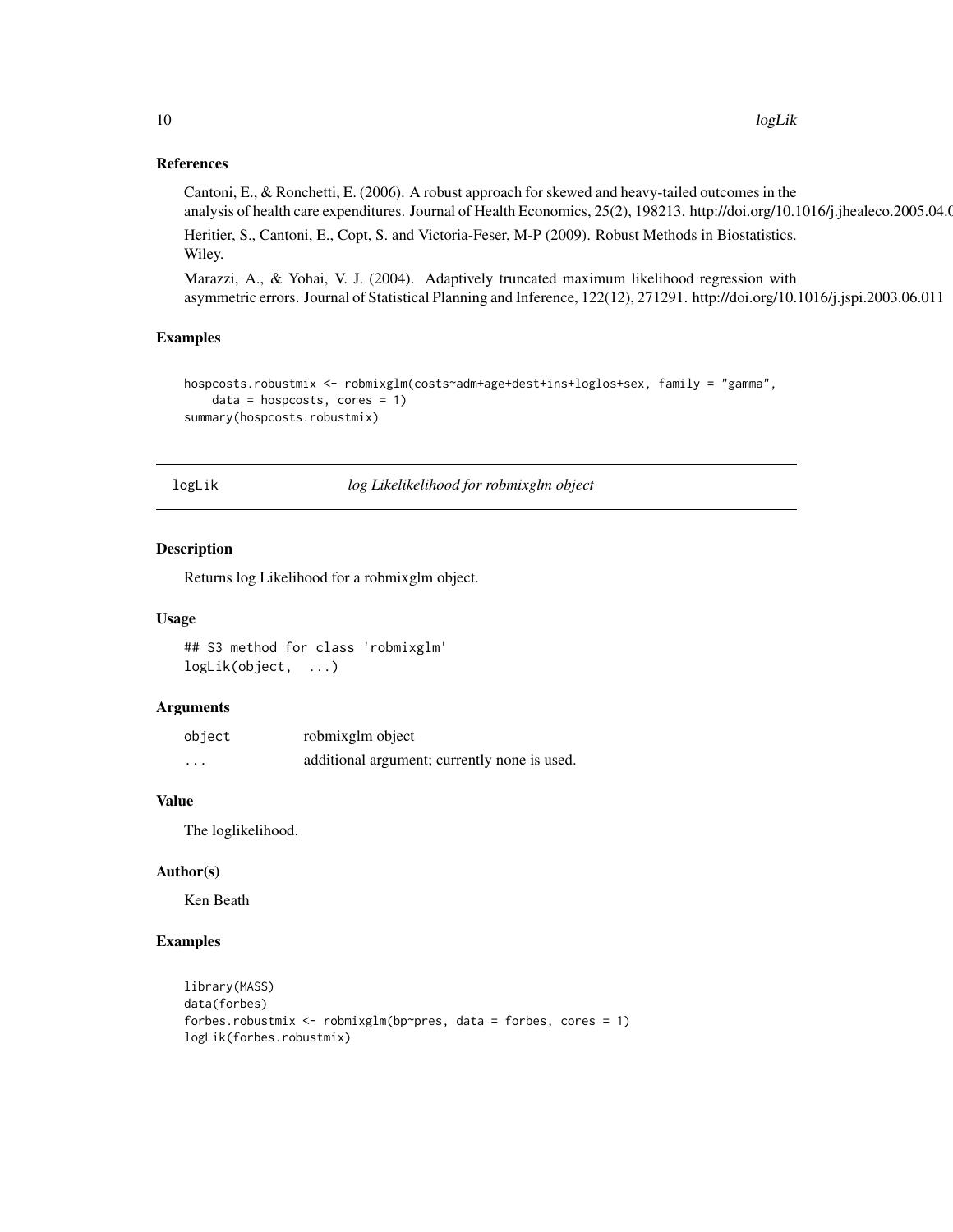<span id="page-10-0"></span>

For the normal mixture random effect calculates the probability that each observation is an outlier based on the posterior probability of it being an outlier.

#### Usage

```
outlierProbs(object)
```
# Arguments

object A metaplus object with a mixture (robust) random effects distribution.

#### Details

The outlier probabilities are obtained as the posterior probabilities of each observation being an outlier based on the fitted mixture model.

#### Value

outlier.prob Posterior probability that each observation is an outlier

#### Author(s)

Ken Beath <ken.beath@mq.edu.au>

```
library(MASS)
data(forbes)
forbes.robustmix <- robmixglm(bp~pres, data = forbes, cores = 1)
outlierProbs(forbes.robustmix)
```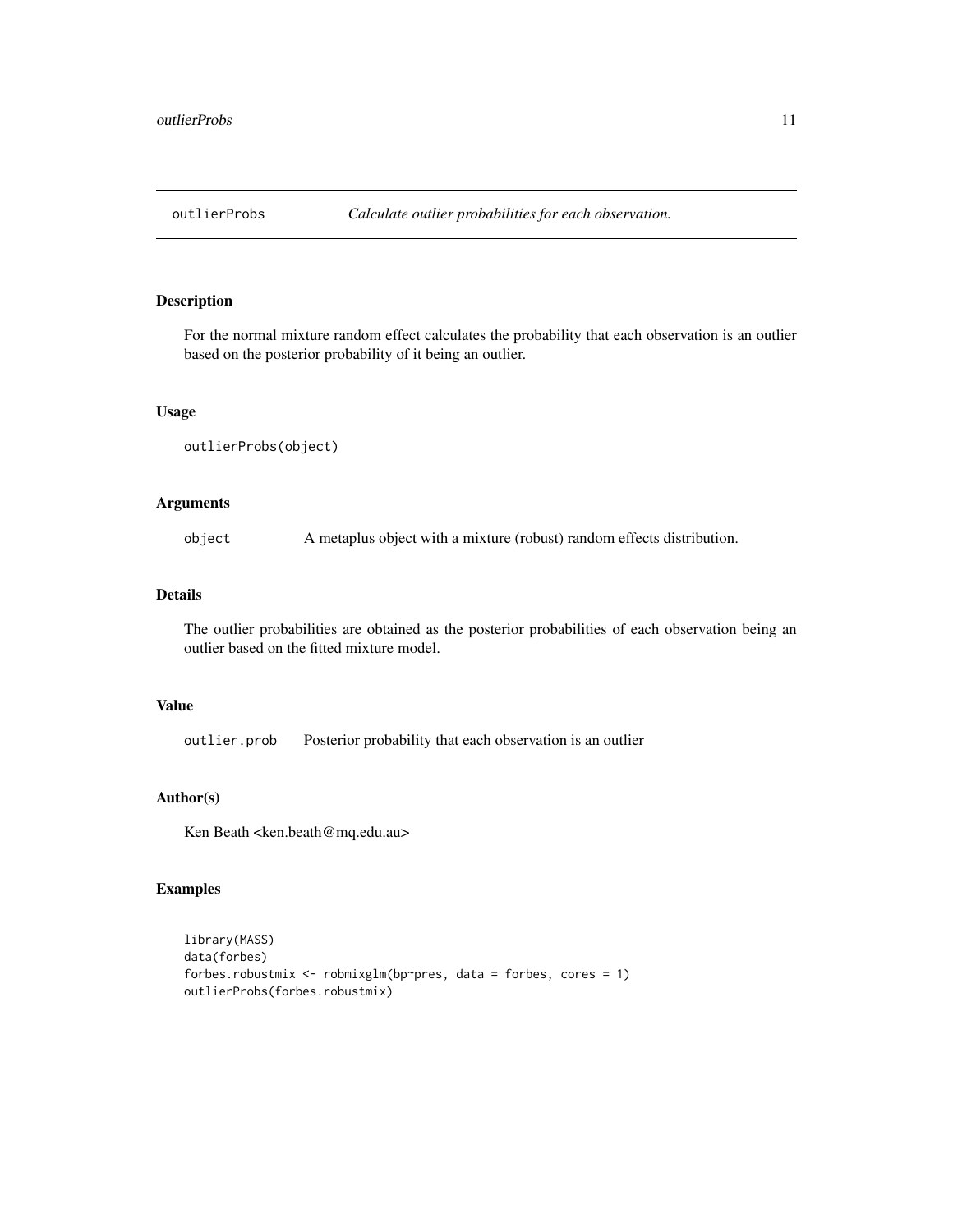<span id="page-11-0"></span>

Uses the parametric bootstrap to test for the presence of outliers.

#### Usage

```
outlierTest(object, R = 999, cores = max(detectCores() %/% 2, 1))
```
# Arguments

| object | A robmix glm object with a mixture (robust) random effects distribution.    |
|--------|-----------------------------------------------------------------------------|
| R      | number of bootstrap replications                                            |
| cores  | Number of cores to be used in parallel. Default is one less than available. |

# Details

Performs a parametric bootstrap to compare models with and without outliers.

#### Value

An outlierTest object which is the object of class "boot" returned by the call to boot.

# Author(s)

Ken Beath <ken.beath@mq.edu.au>

```
hospcosts.robustmix <- robmixglm(costs~adm+age+dest+ins+loglos+sex, family = "gamma",
   data = hospcosts, cores = 1)summary(hospcosts.robustmix)
summary(outlierTest(hospcosts.robustmix, cores = 1))
```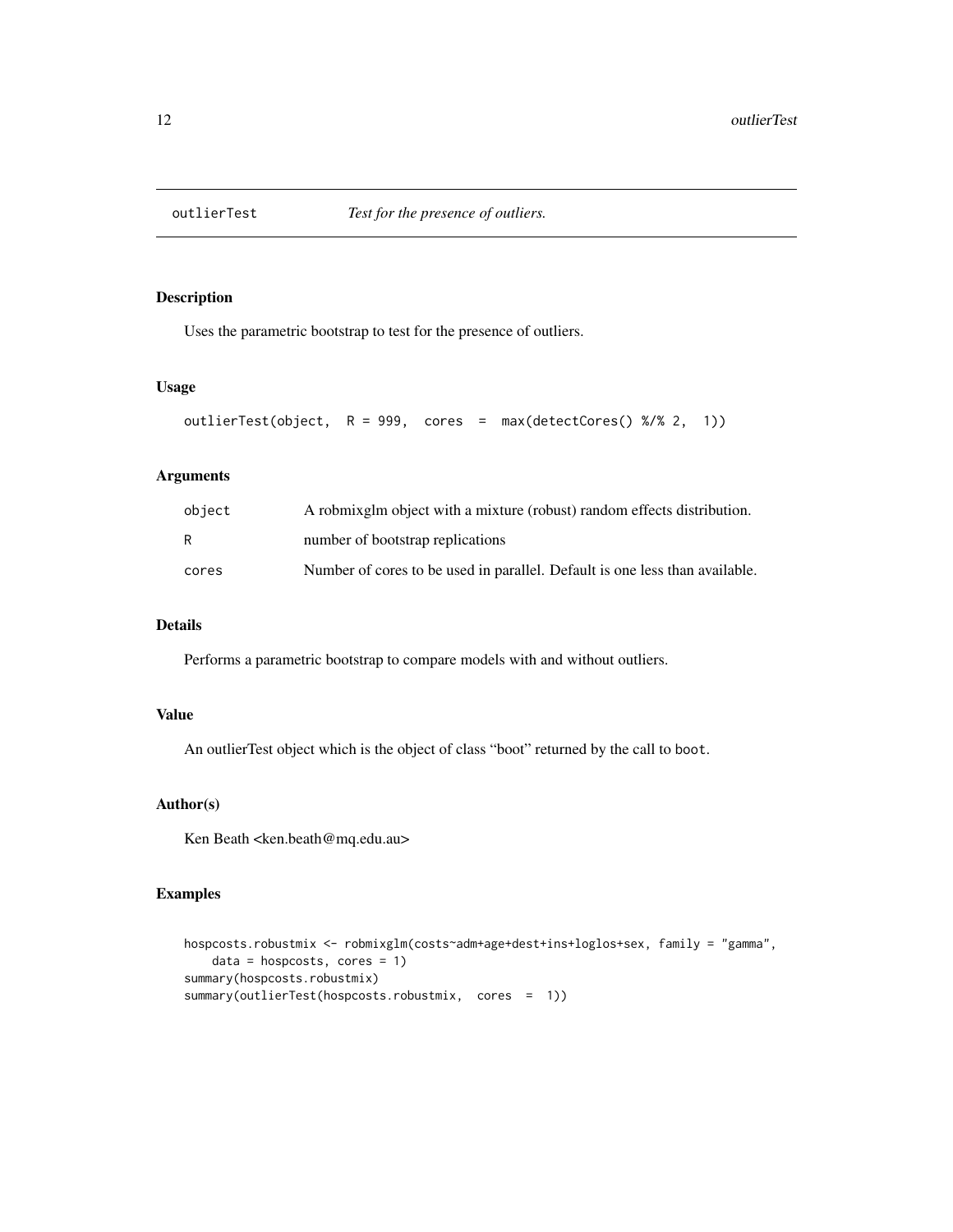<span id="page-12-0"></span>Plots the outlier probability for each observation, from an outlierProbs object.

# Usage

```
## S3 method for class 'outlierProbs'
plot(x, \ldots)
```
# Arguments

| x | outlierProbs object to be plotted |
|---|-----------------------------------|
| . | additional parameters to plot     |

# Value

Plot

#### Author(s)

Ken Beath <ken.beath@mq.edu.au>

#### Examples

```
library(MASS)
data(forbes)
forbes.robustmix <- robmixglm(bp~pres, data = forbes, cores = 1)
plot(outlierProbs(forbes.robustmix))
```
predict.robmixglm *Predict Method for robmixglm*

# Description

Obtains predictions from a fitted robust mixture generalized linear model object.

# Usage

```
## S3 method for class 'robmixglm'
predict(object, newdata = NULL,
           type = c("link", "response"), ...)
```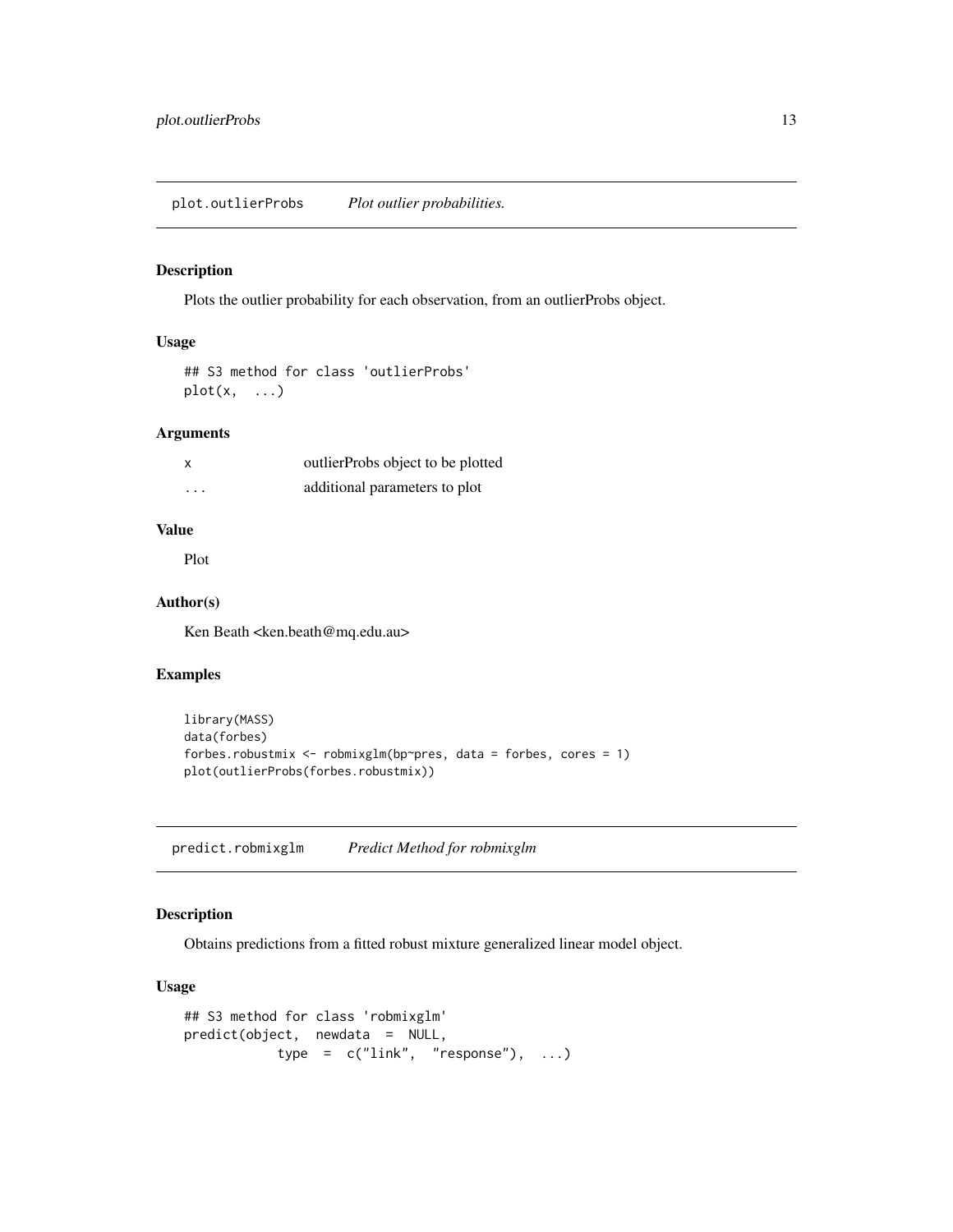#### <span id="page-13-0"></span>**Arguments**

| object  | a fitted object of class inheriting from robmixglm.                                                                                                                          |  |
|---------|------------------------------------------------------------------------------------------------------------------------------------------------------------------------------|--|
| newdata | optionally, a data frame in which to look for variables with which to predict. If<br>omitted, the fitted linear predictors are used.                                         |  |
| type    | the type of prediction required. The default link is on the scale of the linear<br>predictors, while the alternative response is on the scale of the response vari-<br>able. |  |
| $\cdot$ | Other parameters. (not used)                                                                                                                                                 |  |

#### Details

If newdata is omitted the predictions are based on the data used for the fit. In that case how cases with missing values in the original fit is determined by the na.action argument of that fit. If na. action  $=$  na. omit omitted cases will not appear in the residuals, whereas if na. action  $=$ na.exclude they will appear (in predictions and standard errors), with residual value NA. See also [napredict](#page-0-0).

#### Value

A vector predicted linear predictors or response. For binomial the resonse is the predicted proportion.

#### Examples

```
library(MASS)
data(forbes)
forbes.robustmix <- robmixglm(100*log10(pres)~bp, data = forbes, cores = 1)
plot(forbes$bp, forbes$pres)
preddata \leq data.frame(bp = seq(from = min(forbes$bp), to = max(forbes$bp), by = 0.01))
# convert to original scale
preddata$predpres <-10^(predict(forbes.robustmix, newdata = preddata)/100)
lines(preddata$bp, preddata$predpres, col = "red")
```
print.outlierTest *Print an outlierTest object*

#### Description

Print an outlierTest object.

#### Usage

```
## S3 method for class 'outlierTest'
print(x, \ldots)
```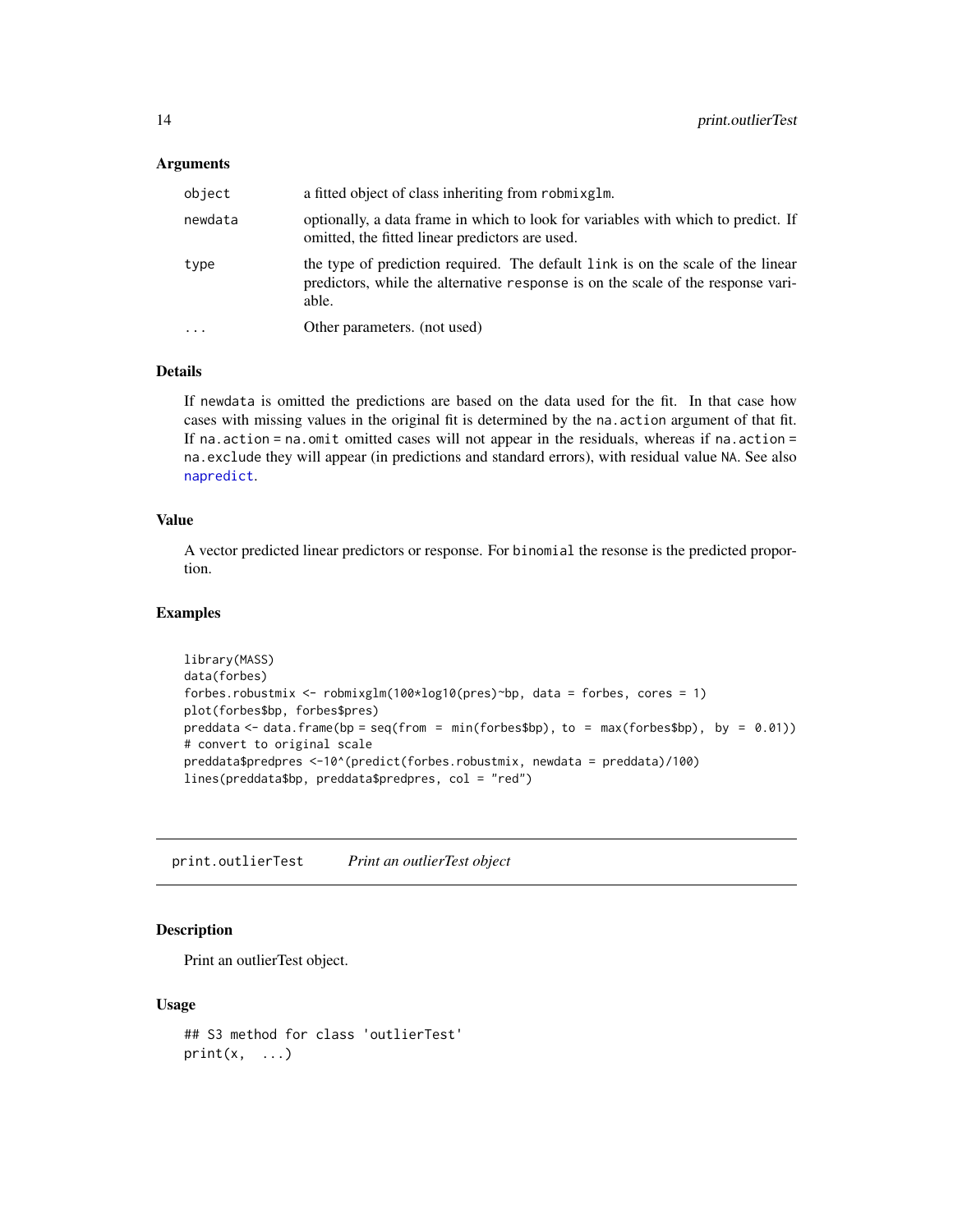# <span id="page-14-0"></span>residuals.robmixglm 15

#### Arguments

|         | outlierTest object                     |
|---------|----------------------------------------|
| $\cdot$ | further arguments (not currently used) |

#### Author(s)

Ken Beath

# Examples

```
library(MASS)
data(forbes)
forbes.robustmix \leq robmixglm(bp~pres, data = forbes, cores = 1)
summary(forbes.robustmix)
print(outlierTest(forbes.robustmix, cores = 1))
```
residuals.robmixglm *Extract Model Residuals*

# Description

Extracts model residuals from objects returned by modeling functions.

#### Usage

```
## S3 method for class 'robmixglm'
residuals(object, type = c("deviance", "pearson"), ...)
```
#### Arguments

| object   | an object for which the extraction of model residuals is meaningful. |
|----------|----------------------------------------------------------------------|
| type     | Type of residual where valid types are deviance and pearson.         |
| $\cdots$ | other arguments.                                                     |

# Value

Residuals extracted from the object object.

```
library(MASS)
data(forbes)
forbes.robustmix <- robmixglm(bp~pres, data = forbes, cores = 1)
BIC(forbes.robustmix)
plot(fitted(forbes.robustmix), residuals(forbes.robustmix))
```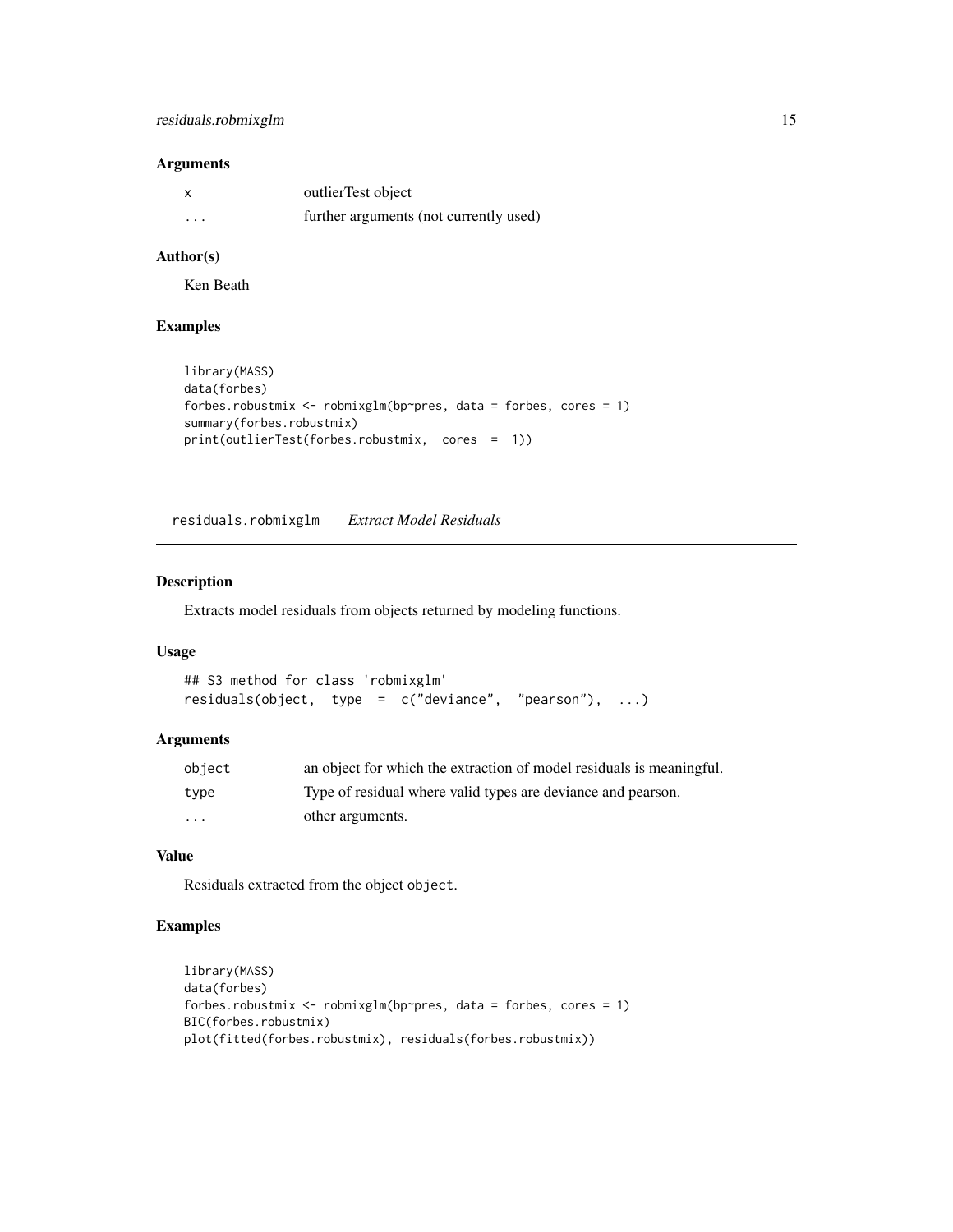<span id="page-15-0"></span>

Fits robust generalized linear models and variants described in Beath (2018).

#### Usage

```
robmixglm(formula, family = c("gaussian", "binomial", "poisson",
"gamma", "truncpoisson", "nbinom"), data, offset = NULL,
quadpoints = 21, notrials = 50, EMTol = 1.0e-4, cores = max(detectCores() % % 2, 1),verbose = FALSE)
```
#### Arguments

| formula            | Model formula                                                                                              |  |
|--------------------|------------------------------------------------------------------------------------------------------------|--|
| family             | Distribution of response                                                                                   |  |
| data               | Data frame from which variables are obtained                                                               |  |
| offset             | Offset to be incorporated in the linear predictor.                                                         |  |
| quadpoints         | Number of quadrature points used in the Gauss-Hermite integration.                                         |  |
| notrials           | Number of random starting values to be used for EM                                                         |  |
| EMT <sub>o</sub> 1 | Relative change in likelihood for completion of EM algorithm before switching<br>to quasi-Newton           |  |
| cores              | Number of cores to be used for parallel evaluation of starting values                                      |  |
| verbose            | Print out diagnostic information? This includes the likelihood and parameter<br>estimates for each EM run. |  |

#### Details

Fits robust generalized models assuming that data is a mixture of standard observations and outlier abservations, which belong to an overdispersed model (Beath, 2018). For binomial, Poisson, truncated Poisson and gamma, the overdispersed component achieved through including a random effect as part of the linear predictor, as described by Aitkin (1996). For gaussian and negative binomial data the outlier component is also a gaussian and negative binomial model, respectively but with a higher dispersion. For gaussian this corresponds to a higher value of  $\sigma^2$  but for negative binomial this is a lower value of  $\theta$ .

The method used is a generalised EM. Random starting values are determined by randomly allocating observations to either the standard or outlier class for the first iteration of the EM. The EM is then run to completion for all sets of starting values. The best set of starting values is then used to obtain the final results using a quasi-Newton method. Where the overdispersed data is obtained using a random effect, the likelihood is obtained by integrating out the random effect using Gauss-Hermite quadrature.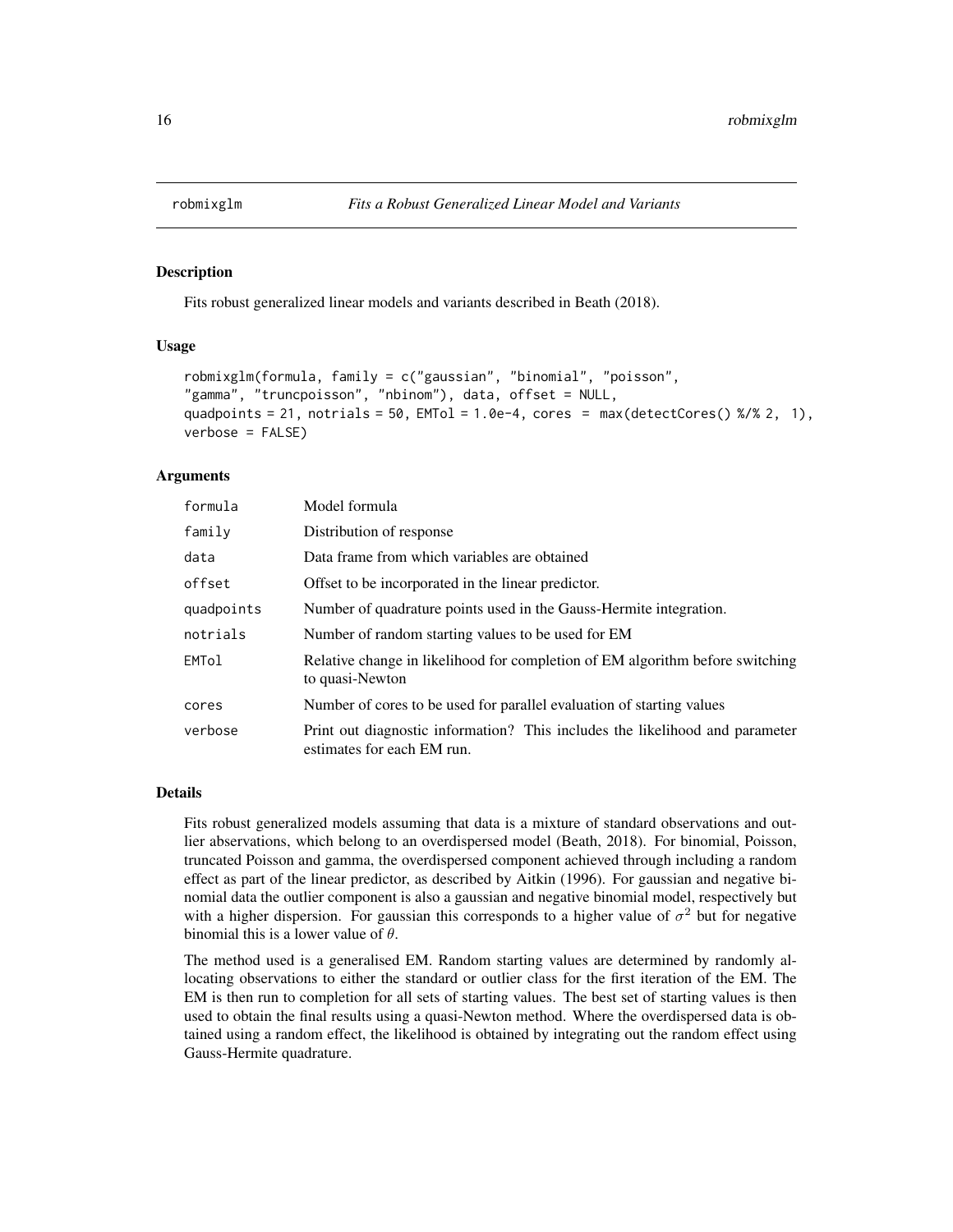# robmixglm 17

# Value

robmixglm object. This contains

| fit        | Final model fit from quasi-Newton                                                                |
|------------|--------------------------------------------------------------------------------------------------|
| prop       | Posterior probability of observation in each class                                               |
| logLik     | final log likelihood                                                                             |
| np         | Number of parameters                                                                             |
| nobs       | Number of observations                                                                           |
| coef.names | Coefficient names                                                                                |
| call       | Call to function                                                                                 |
| family     | Family of model to be fitted                                                                     |
| model      | model                                                                                            |
| terms      | terms                                                                                            |
| xlevels    | Levels for factors.                                                                              |
| quadpoints | Number of quadrature points used in the Gauss-Hermite integration.                               |
| notrials   | Number of random starting values to be used for EM                                               |
| EMTol      | Relative change in likelihood for completion of EM algorithm before switching<br>to quasi-Newton |
| verbose    | Was verbose output requested?                                                                    |

# Author(s)

Ken Beath

# References

Beath, K. J. A mixture-based approach to robust analysis of generalised linear models, Journal of Applied Statistics, 45(12), 2256-2268 (2018) DOI: 10.1080/02664763.2017.1414164

Aitkin, M. (1996). A general maximum likelihood analysis of overdispersion in generalized linear models. Statistics and Computing, 6, 251262. DOI: 10.1007/BF00140869

```
if (requireNamespace("MASS", quietly = TRUE)) {
library(MASS)
data(forbes)
forbes.robustmix <- robmixglm(100*log10(pres)~bp, data = forbes, cores = 1)
}
```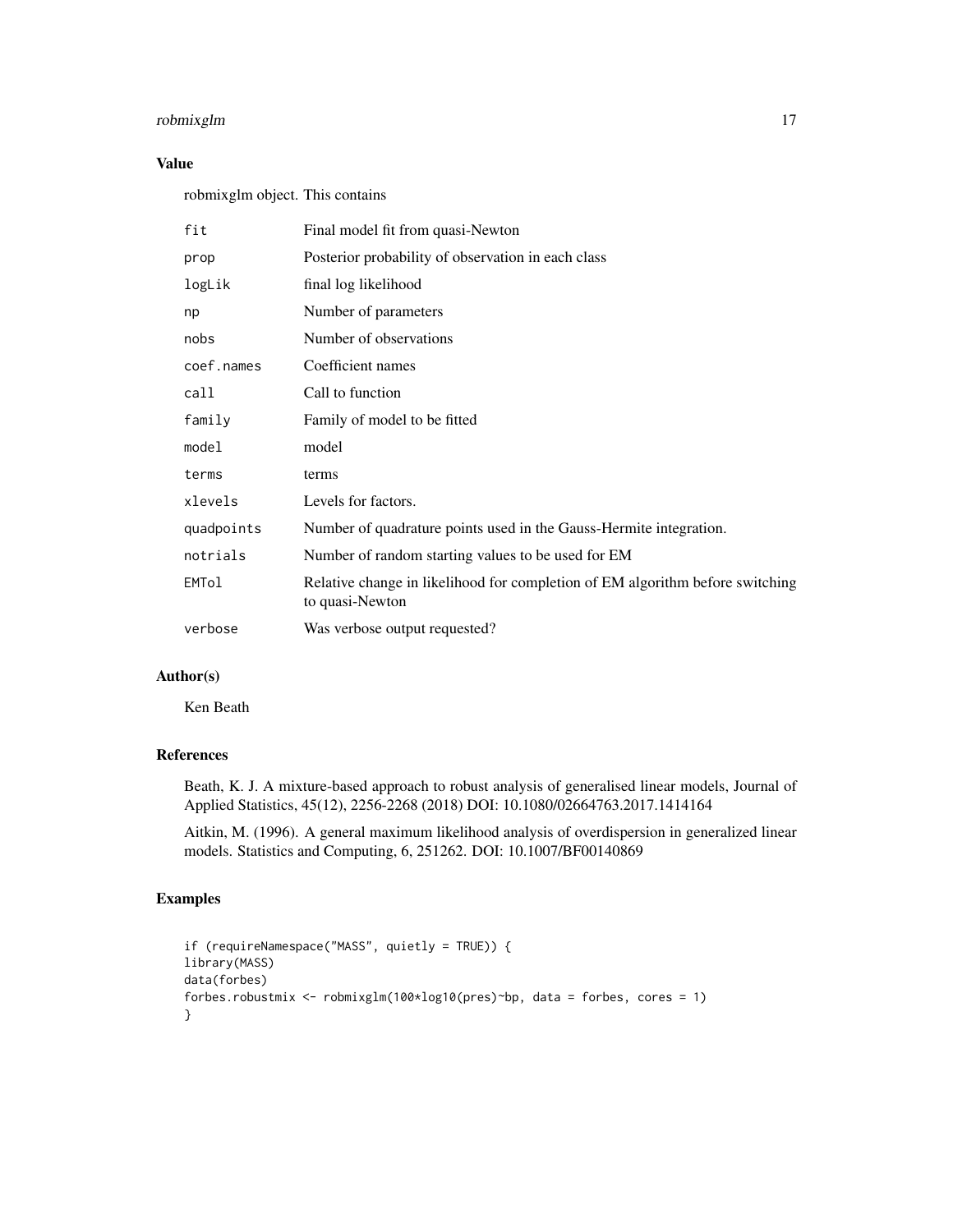<span id="page-17-0"></span>summary.robmixglm *summaryficients for robmixglm object*

# Description

Returns summary for a robmixglm object.

# Usage

```
## S3 method for class 'robmixglm'
summary(object, ...)
```
# Arguments

| object | robmixglm object                             |
|--------|----------------------------------------------|
| .      | additional argument; currently none is used. |

# Value

summary

#### Author(s)

Ken Beath

```
library(MASS)
data(forbes)
forbes.robustmix <- robmixglm(bp~pres, data = forbes, cores = 1)
summary(forbes.robustmix)
```